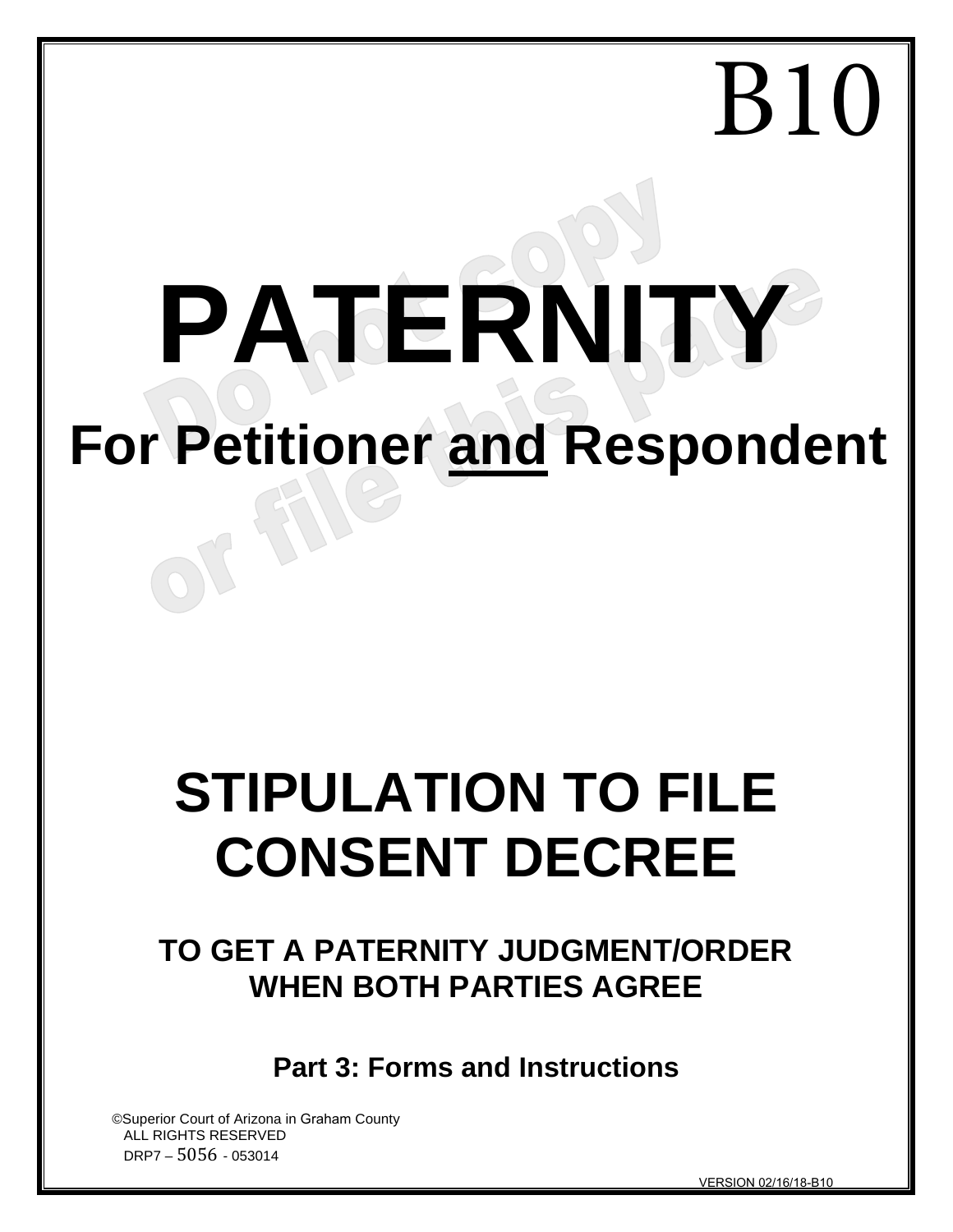#### SELF-SERVICE CENTER

#### **PATERNITY DECREE BY CONSENT (AGREEMENT) OF BOTH PARTIES**

#### **CHECKLIST**

#### *You may use these forms if . . .*

- You or the other party filed a **Petition to Establish Paternity**, **Legal Decision Making** (Custody), **Parenting Time, and Child Support**, **AND**
	- You and other party agree on **all** the terms of a proposed court order (a "Consent Decree"), including:
	- **1. Paternity** (who the father is),
	- **2. Custody** (now called "Legal Decision Making" in Arizona),
	- **3. Parenting Time** (visitation), and
	- **4. Child Support**.
- $\checkmark$  You and the other parent will provide your notarized signatures on the agreement ("stipulation") to indicate your agreement on all terms; AND
- You and the other parent have attended or will attend the **Parent Information Program** (**PIP**) before you file the Consent Decree;

#### **DO NOT USE THESE FORMS IF:**

You disagree on **ANY** terms the proposed court order ("the consent decree").

**READ ME:** Consulting a lawyer before filing documents with the court may help prevent unexpected results. A list of lawyers you may hire to advise you on handling your own case or to perform specific tasks, as well as a list of court-approved mediators can be found on the Self-Service Center website.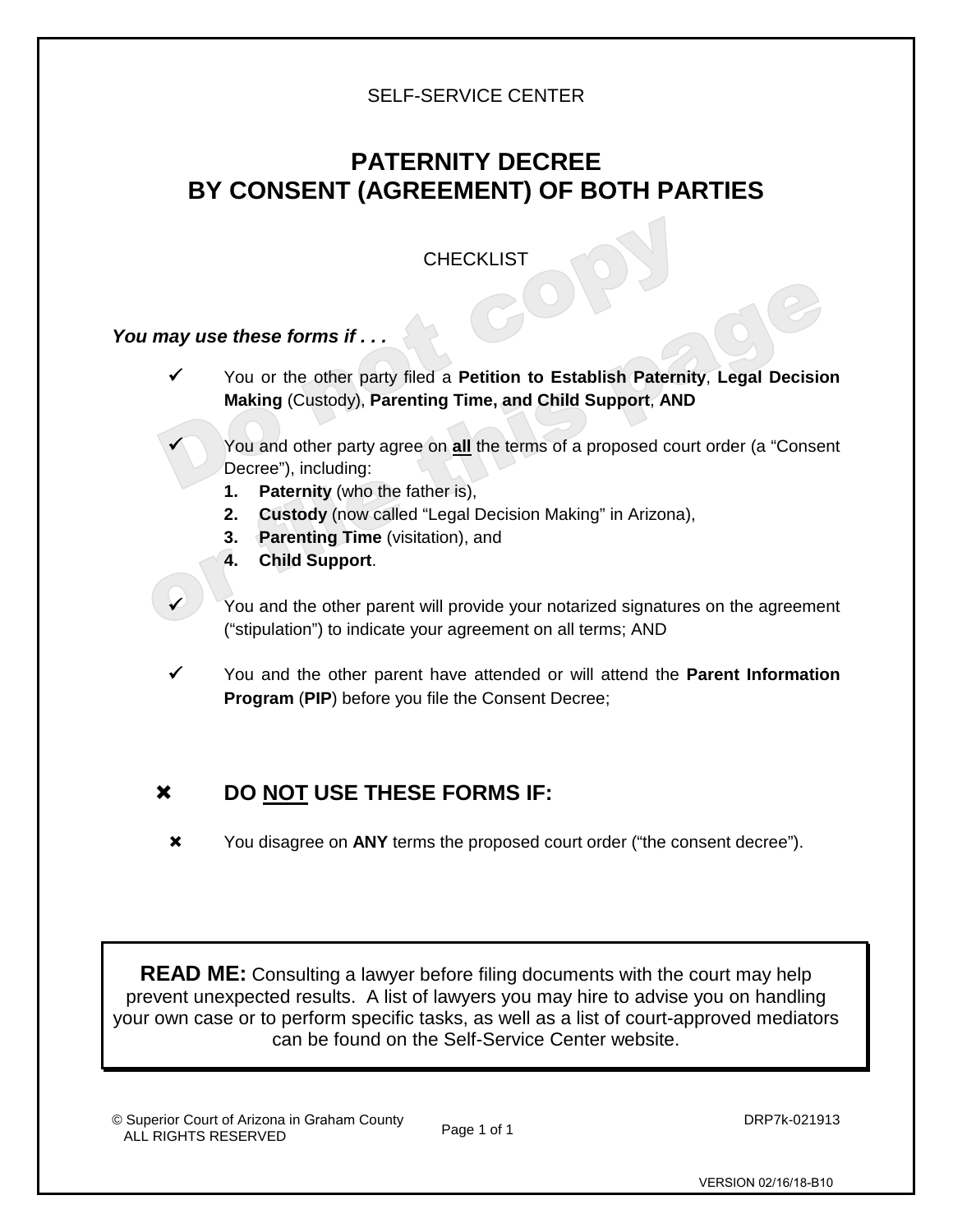#### SELF-SERVICE CENTER

#### **INSTRUCTIONS: HOW TO FILL OUT THE STIPULATION (AGREEMENT) TO FILE A CONSENT PATERNITY JUDGMENT/ORDER**

**Use these instructions only if you and the other party have agreed to a Paternity Judgment/Order and have agreed to file and sign a Consent Paternity Judgment/Order**

#### **INSTRUCTIONS FOR FILLING OUT THE STIPULATION (AGREEMENT):**

(The section number in front of each paragraph below is the same as the section number on the Stipulation (Agreement). For example: Read section (A) below. Then, turn to section (A) on the Stipulation (Agreement). The section letter can be found at the end of each paragraph. Each section below will help you fill out each section of the Stipulation (Agreement).

#### **SECTION: Type or write in black ink only.**

- **(A) INFORMATION ABOUT THE PETITIONER:** Write in the Petitioner's name, current address, city, state, zip code, and telephone number. If you have an ATLAS number, write in the number. (The person who filed the Petition for Paternity is the Petitioner.) If a lawyer represents the Petitioner, write in the Petitioner's lawyer's name, bar number, address, city, state, zip code, and telephone number instead of the Petitioner's name and so forth. Check the box to tell the court whether you are representing yourself or a lawyer represents you.
- **(B) INFORMATION ABOUT THE RESPONDENT:** Write in the Respondent's name, current address, city, state, zip code, and telephone number. (The person who was served with the paternity papers is the Respondent.) If a lawyer represents the Respondent, write in the Respondent's lawyer's name, bar number, address, city, state, zip code, and telephone number instead of the Respondent's name and so forth. Check the box to tell the court whether the Respondent is representing him or herself or is represented by a lawyer.
- **(C) NAMES:** Write in the Name of the Petitioner and the Respondent in the space provided.
- **(D) CASE NUMBER**. Write in your court case number.

**Note: Each party must put his or her initials in the space provided for every statement that is true.** If a statement does not apply to your case, write "N/A" for "not applicable" in the space for your initials. **If any statement is not** *true***, you may not be able to get a** *CONSENT* **Paternity Judgment/Order, and may have to proceed to trial (and follow trial preparation procedures) instead.**

**Each time you initial a statement you are indicating to the court that you have read that statement and the information in that statement is TRUE. When you sign your name at the end of the document you are stating to the court that all the information contained in the document is true to the best of your knowledge and belief, under penalty of perjury. This means that if you knowingly supply false information, you could be punished by the court.** If you do not understand any of the statements or need help with other trial procedures, you should see a lawyer for help before signing this paper.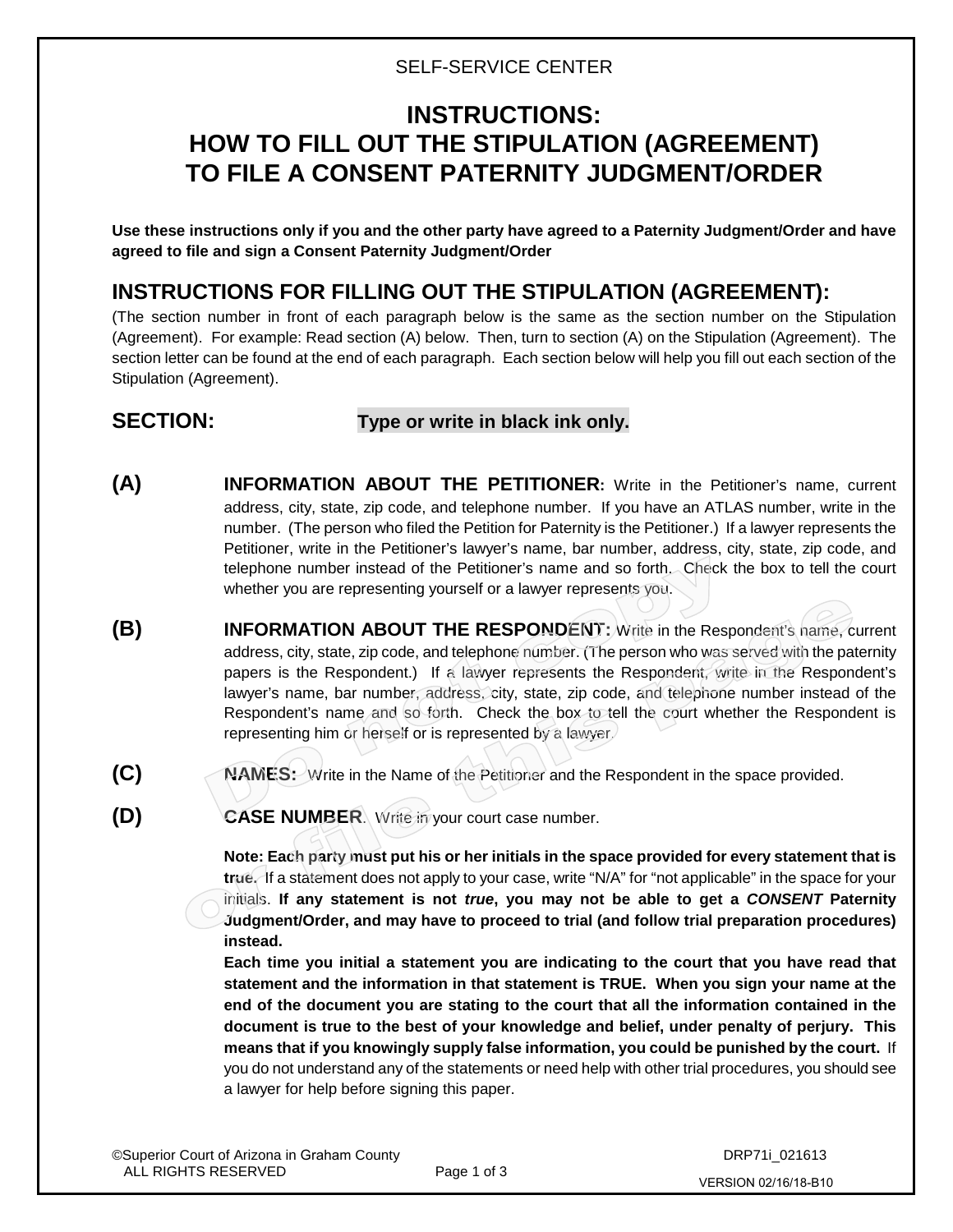#### **(E) AGREE AND UNDERSTAND.** This section tells the judge or commissioner:

- 1. That both parties have read the Stipulation (Agreement) and the Consent Paternity Judgment/Order, AND
- 2. That both parties understand and agree with the Stipulation (Agreement) and the Consent Paternity Judgment/Order, AND
- 3. That both parties want the judge or commissioner to sign the Consent Paternity Judgment/Order.
- 4. Make sure that there are no blanks, except for the date and signature line for the judge/commissioner to sign. If the statement does not apply to your case, write in "N/A."
- **(F) TIME FRAME.** Write in the day the Respondent was served with the court papers.
- **(G) PAYMENT OF COURT FEES.** This section tells the judge or commissioner that both parties have either paid the court fees and/or costs or have received an initial **Order of Deferral**. **You must provide either a copy of the receipt showing that you paid the court fees and/or costs, or you must provide a copy of the Order of Deferral. Both parties must do this.**
- **(H) SELF-ADHESIVE, REMOVABLE TABS OR MARKERS.** This section tells the court that you have put self-adhesive, removable tabs or markers on the pages(s) of the original and two (2) copies of the Paternity Judgment/Order where the judge or commissioner dates and signs the Judgment/Order. *Make sure you use easily removable tabs.* Do not use paper clips or tape.
- **(I) ORIGINAL DOCUMENTS AND COPIES**. Make sure you give the judge/commissioner the documents requested. Check the box to show each document that you are giving the judge/commissioner.
- **(J) APPEARANCE BY RESPONDENT.** This section tells the judge or commissioner that by signing the Stipulation (Agreement), the Respondent or Defendant has "appeared" in this case and is submitting to the jurisdiction of the Court.
- **(K) RIGHT TO TRIAL IS WAIVED.** This section tells the judge or commissioner that both parties do not want a trial and are waiving any right they may have to a trial.
- **(L) NO DURESS OR COERCION. COMPLETE AGREEMENT. This section tells the judge or commissioner that both parties want to sign this Stipulation (Agreement) and that no one is making them sign this paper.** It **also** tells the Judge or Commissioner that your agreement is contained in the Stipulation (Agreement), Paternity Judgment/Order, and any attachments, and that you have not made any agreement that is not contained in these documents.
- **(M) LEGAL ADVICE.** This section tells the judge or commissioner that both parties understand that they have a right to hire a lawyer for legal advice or to represent them in this matter. The Self-Service Center has a list of lawyers you may hire to help on a task-by-task basis rather than to handle the entire matter. If you choose a lawyer from the list, the lawyer will discuss with you the fee arrangement.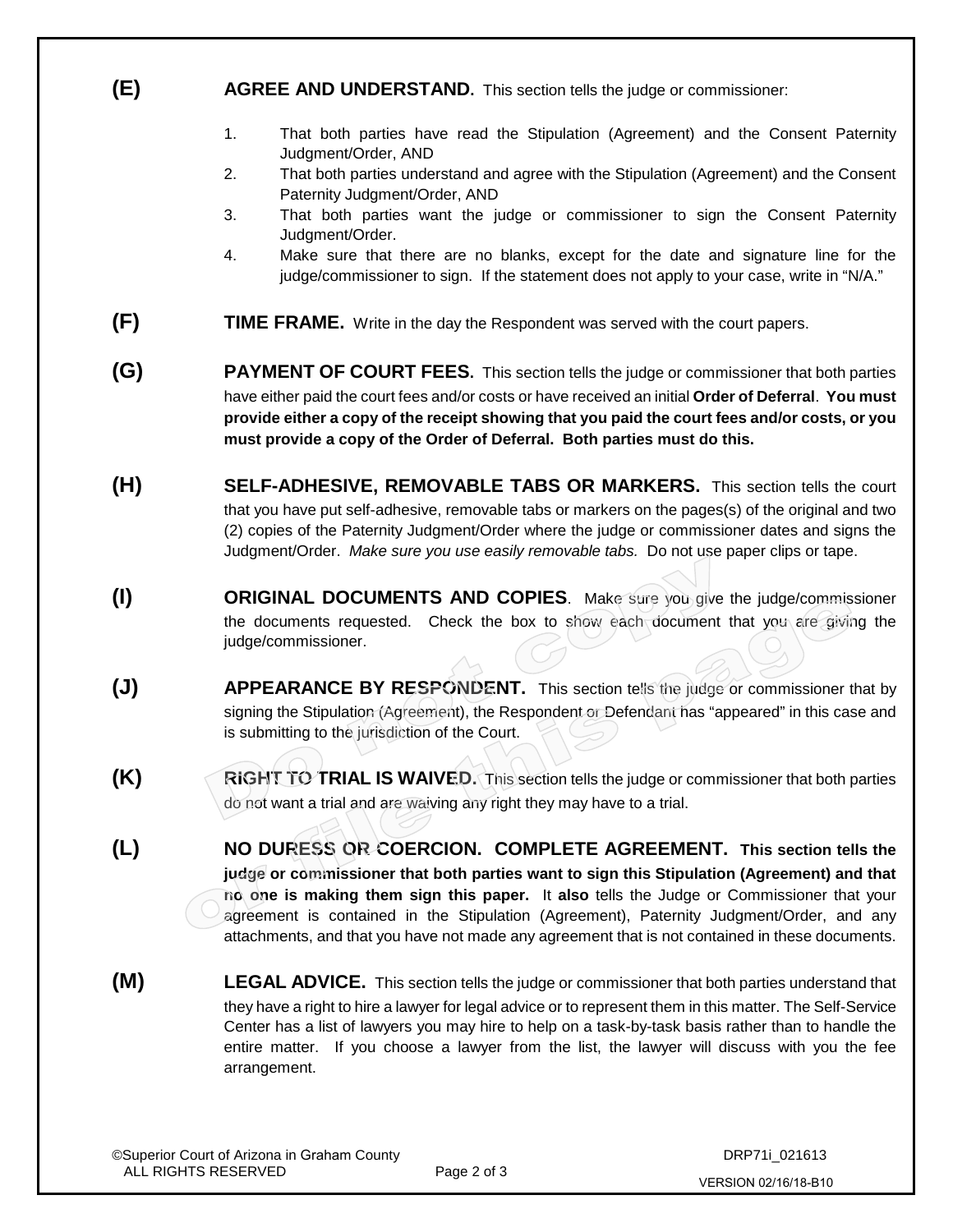- **(N) JUDICIAL DISCRETION.** This section tells the judge or commissioner that both parties understand that the judge or commissioner will review the court papers and can decide whether to sign the documents.
- **(O) PARENTS OF THE MINOR CHILD(REN).** Write in the name of the mother of the minor child(ren), and the name of the father of the minor child(ren). **This section tells the court that both parties agree to whom the mother and father of the minor child(ren) is/are.**
- **(P) CUSTODY, PARENTING TIME AND CHILD SUPPORT.** Initial the paragraphs and then check one box only. **This section tells the judge or commissioner that both parties believe that the custody, parenting time and child support arrangements are in the best interest of your**

**minor child(ren).** This section also tells the judge or commissioner whether you have asked to deviate from the child support guidelines. **If you ask the judge to deviate from the child support guidelines, you must tell the judge why.**

- **(Q) DOMESTIC VIOLENCE**. **This section only applies if you are asking for joint custody.** If you are not asking for joint custody, write in "n/a" for not applicable. If you are asking for joint custody, check box "A" or box "B." If you checked box "B," you must tell the judge why joint custody is in the best interest of the children, even though domestic violence has occurred.
- **(R) PARENT INFORMATION PROGRAM.** This section tells the judge or commissioner that both parties have completed the **Parent Information Program** (PIP) class *before* filing the Consent Paternity Judgment/Order. This requirement concerns parents who filed for paternity on or after January 1, 1997 or whom a judge or commissioner has ordered to take the class. Remember to attach a copy of both **Certificates of Completion** to the Stipulation. In the event, the Respondent cannot or refuses to attend the class, you can write in the reasons why the Respondent cannot or refuses to attend the class.
- **(S) DOCUMENTS INVOLVING MINOR CHILDREN.** This section tells the judge or commissioner that you have attached the documents regarding the minor children that the judge or commissioner needs to sign your paternity judgment/order. Don't forget to do this.
- **(T) SIGNATURE OF PETITIONER/SIGNATURE OF RESPONDENT.** This section tells the judge or commissioner that the Stipulation (Agreement) is true and correct to the best of your knowledge and information. Both parties must sign the Stipulation (Agreement) in front of a Notary Public or Deputy Clerk of Court. (The Notary Public or Clerk will need photo identification from to notarize or verify your signature.)
- **(U) SIGNATURE OF EACH LAWYER.** If a lawyer represents either party, the lawyer must also sign the document.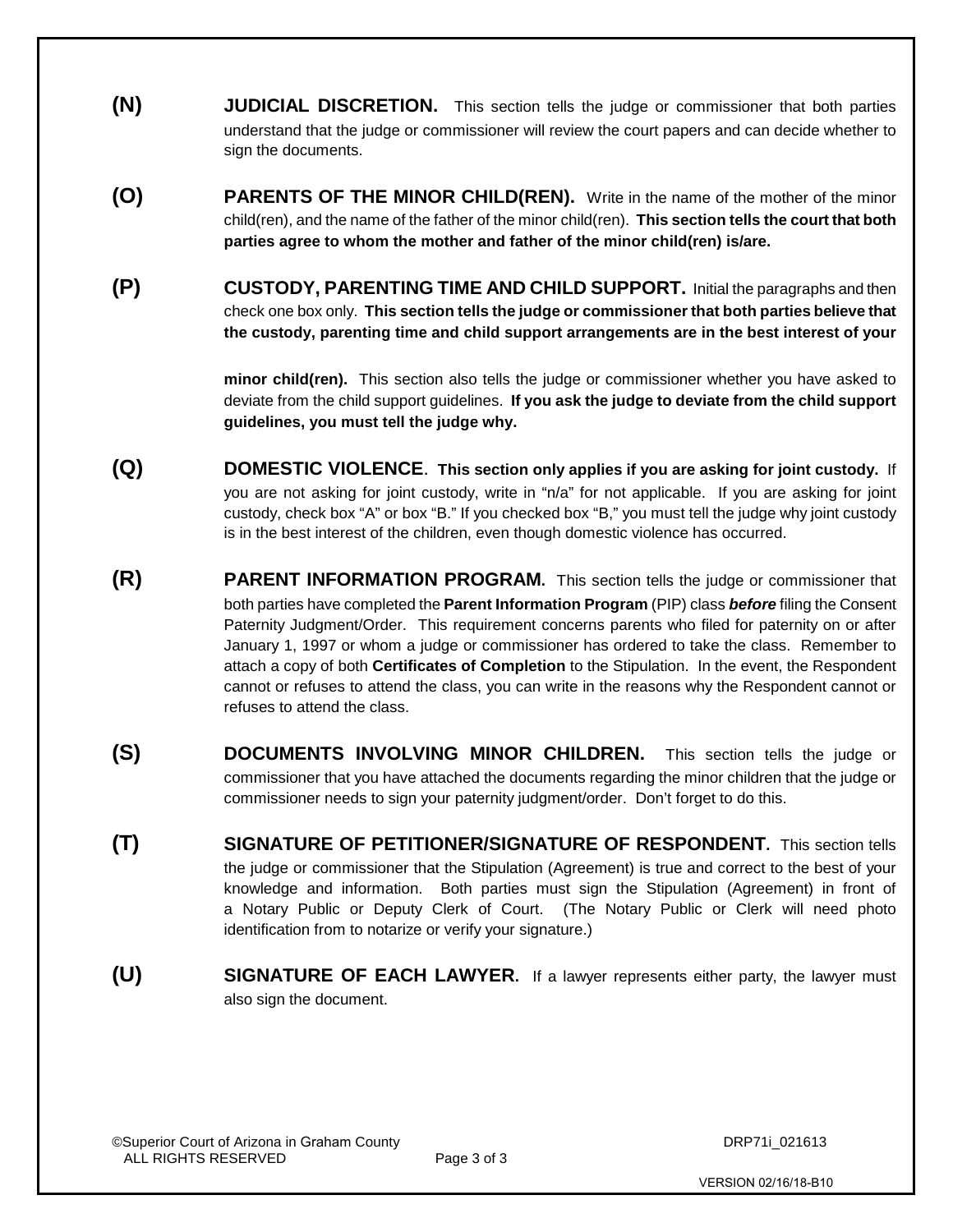| Address (if not protected): Manual Address (if not protected):                                                                                                                                                                                                                                                                                                                                                                                                                                                                                                                                                                                      |                                                                       |
|-----------------------------------------------------------------------------------------------------------------------------------------------------------------------------------------------------------------------------------------------------------------------------------------------------------------------------------------------------------------------------------------------------------------------------------------------------------------------------------------------------------------------------------------------------------------------------------------------------------------------------------------------------|-----------------------------------------------------------------------|
|                                                                                                                                                                                                                                                                                                                                                                                                                                                                                                                                                                                                                                                     |                                                                       |
|                                                                                                                                                                                                                                                                                                                                                                                                                                                                                                                                                                                                                                                     |                                                                       |
|                                                                                                                                                                                                                                                                                                                                                                                                                                                                                                                                                                                                                                                     |                                                                       |
|                                                                                                                                                                                                                                                                                                                                                                                                                                                                                                                                                                                                                                                     |                                                                       |
| Lawyer's Bar Number: Management and the state of the state of the state of the state of the state of the state of the state of the state of the state of the state of the state of the state of the state of the state of the                                                                                                                                                                                                                                                                                                                                                                                                                       | FOR CLERK'S USE ONLY                                                  |
| Representing $\Box$ Self, without a Lawyer or $\Box$ Attorney for $\Box$ Petitioner OR $\Box$ Respondent                                                                                                                                                                                                                                                                                                                                                                                                                                                                                                                                            |                                                                       |
| Respondent's Name or Lawyer's Name: (B) _________________________<br><b>ATLAS Number:</b><br>the control of the control of the control of the control of the control of the control of the control of the control of the control of the control of the control of the control of the control of the control of the control<br>Lawyer's Bar Number: Management and the state of the state of the state of the state of the state of the state of the state of the state of the state of the state of the state of the state of the state of the state of the<br>Representing □ Self, without a Lawyer or □ Attorney for □ Petitioner OR □ Respondent |                                                                       |
|                                                                                                                                                                                                                                                                                                                                                                                                                                                                                                                                                                                                                                                     | <b>SUPERIOR COURT OF</b><br><b>ARIZONA IN GRAHAM COUNTY</b>           |
| $\overline{\phantom{a}}$ . The contract of $\overline{\phantom{a}}$ , $\overline{\phantom{a}}$ , $\overline{\phantom{a}}$ , $\overline{\phantom{a}}$ , $\overline{\phantom{a}}$ , $\overline{\phantom{a}}$ , $\overline{\phantom{a}}$ , $\overline{\phantom{a}}$ , $\overline{\phantom{a}}$ , $\overline{\phantom{a}}$ , $\overline{\phantom{a}}$ , $\overline{\phantom{a}}$ , $\overline{\phantom{a}}$ , $\overline{\phantom{a$<br>(C)                                                                                                                                                                                                             | Case Number (D)                                                       |
| Petitioner's Name                                                                                                                                                                                                                                                                                                                                                                                                                                                                                                                                                                                                                                   |                                                                       |
|                                                                                                                                                                                                                                                                                                                                                                                                                                                                                                                                                                                                                                                     | <b>STIPULATION TO FILE CONSENT</b><br><b>PATERNITY JUDGMENT/ORDER</b> |
| Respondent's Name                                                                                                                                                                                                                                                                                                                                                                                                                                                                                                                                                                                                                                   |                                                                       |
| <b>STATE OF ARIZONA</b><br><b>County of Graham</b><br>) SS.                                                                                                                                                                                                                                                                                                                                                                                                                                                                                                                                                                                         |                                                                       |

**INSTRUCTIONS:** This document has a separate instruction sheet. The letters following the paragraphs match the letters in the instruction sheet. Each party must put his or her initials in the space provided for every statement that is true**. If any statement is not true, you cannot file a Consent Paternity Judgment/Order, and you should see a lawyer for help. If the statement does not apply to your case, write "N/A" for "not applicable" in the space for your initials.**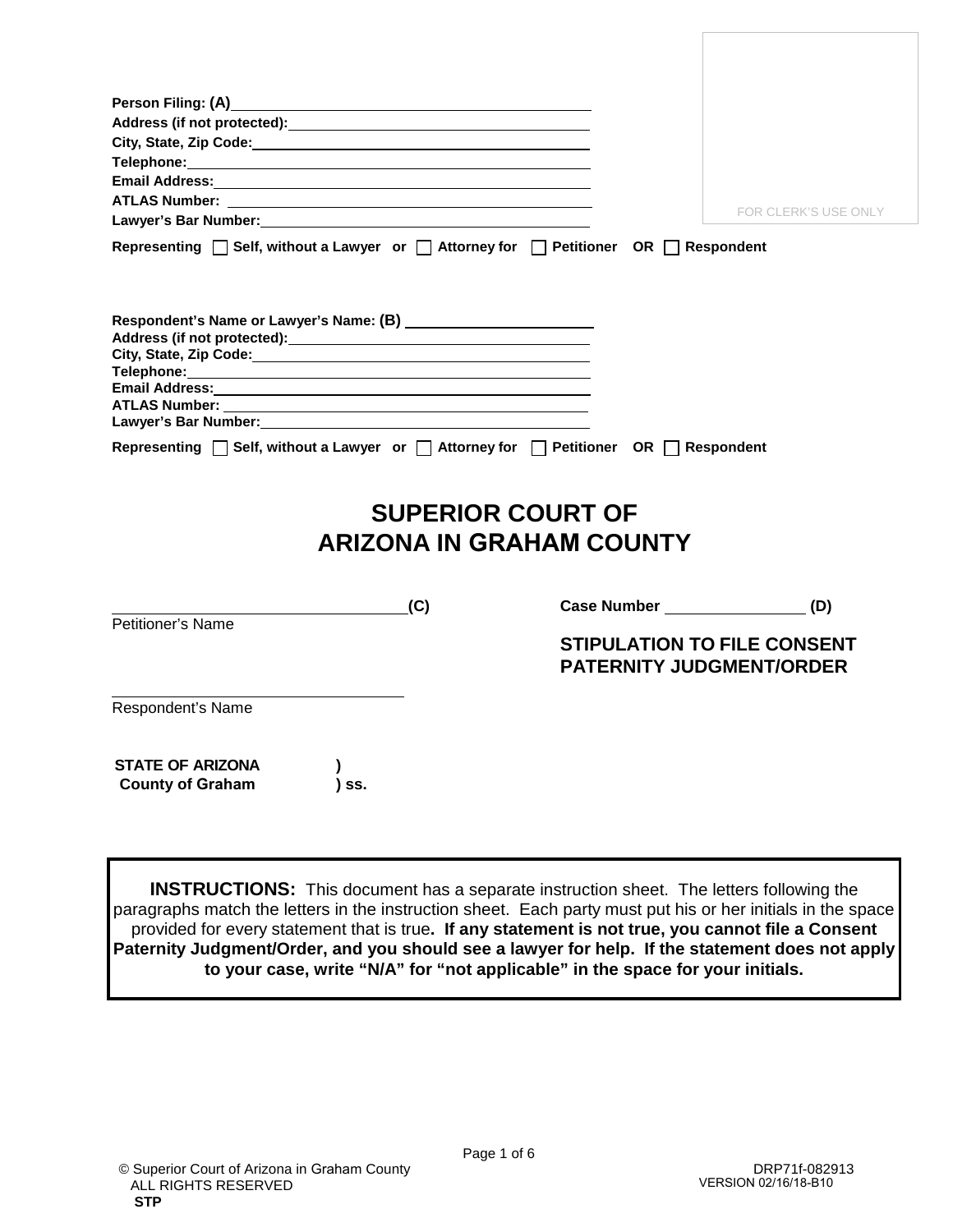**Petitioner's Respondent's Initials Initials**

- **1. AGREE AND UNDERSTAND.** I have read this Stipulation and the Paternity Judgment/Order. I understand and agree with what is written in both documents, including that a Paternity Judgment/Order should be entered in my case. I have made sure that we have filled out the entire document and that there are no blanks, except for the blank date and signature line for the Judge or Commissioner ("Judicial Officer") to sign. **(E)**
- **2. TIME FRAME.** Respondent was served on \_ (Petitioner or Respondent must write in the date that the Respondent was served with the court papers or signed the Acceptance or Waiver of Service.) **(F)**
- **3. PAYMENT OF COURT FEES.** I have paid the court fees. I am submitting a **copy of my receipt** to prove payment. (**Both** the Petitioner and the Respondent must provide a copy of his or her receipt.) **OR** I have received an initial Order Deferring my fees and/or costs and I have enclosed a copy of that Order. **(G)**
- **4. SELF-ADHESIVE, REMOVABLE TABS OR MARKERS.** I have put self-adhesive, removable tabs or markers on the page(s) of the original and two 2) copies of the Paternity Judgment/Order where the Judicial Officer dates and signs the Judgment/Order. (I have used easily removable tabs. I have not used paper clips or tape.) **(H)**
- **5. ORIGINAL DOCUMENT AND COPIES.** I am giving the Judicial Officer the following items: (Check each box to show that you have done each item.) **(I)**
	- **Original Stipulation to File** Consent Paternity Judgment/ Order, signed and notarized by you and the other party;
	- **Original and 2 copies of Paternity Judgment/Order**, signed and notarized by you and the other party;
	- **Two pre-addressed, postage paid envelopes** (9"x 14"): Address one envelope to yourself. Address one envelope to the other party. (The court will mail to you and other party a signed copy of the Judgment/Order.)
	- **A copy of the receipt(s) and/or Order(s) of deferral** that show that both parties have paid the court fees or have had the court fees deferred.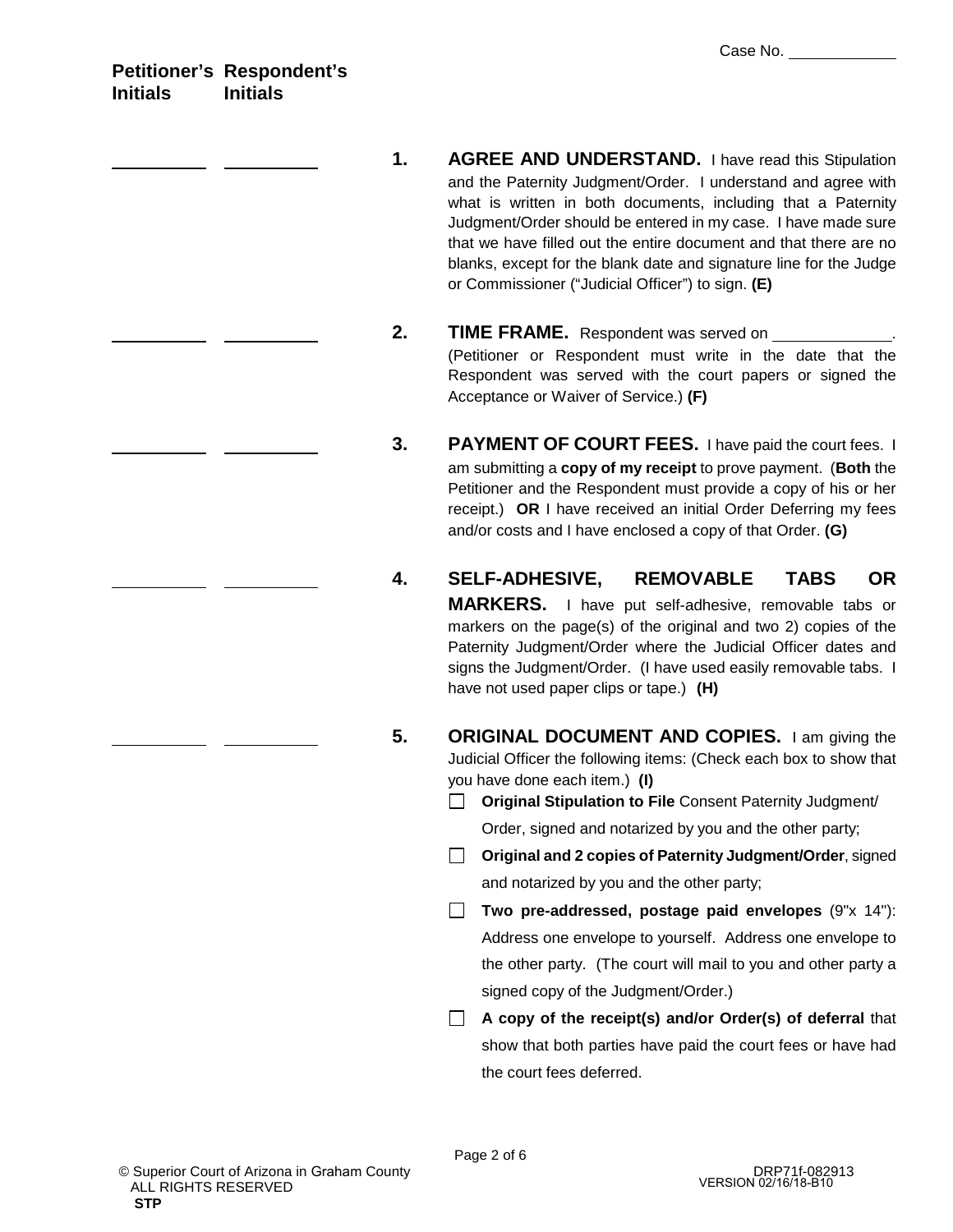#### **Petitioner's Respondent's Initials Initials**

- **6. APPEARANCE BY RESPONDENT.** The Respondent states that by signing this Stipulation, the Respondent has made a formal appearance and is submitting to the jurisdiction of this Court. **(J)**
- **7. RIGHT TO TRIAL IS WAIVED.** I understand that by signing this Stipulation and signing the Judgment/Order, I am waiving my right to a trial before a judge. **(K)**
- **8. NO DURESS OR COERCION. COMPLETE AGREEMENT.** I am not under any force, threats, duress, coercion, or undue influence from anyone, including the other party, to sign this Stipulation. The Paternity Judgment/Order with attachments, if any, that I have signed is our full agreement. I have not agreed to something different from what is stated in writing in the Judgment/Order. **(L)**
- **9. LEGAL ADVICE.** I understand that even if I am representing myself without a lawyer. I have the right to be represented by a lawyer. I have the right to call a lawyer and get legal advice before I sign this Stipulation and the Paternity Judgment/Order. **(M)**
- **10. JUDICIAL DISCRETION.** I understand that the judge/ commissioner will review all the papers and decide in his or her discretion whether to sign the Paternity Judgment/Order or not. I understand that it takes at least thirty (**30**) days from the day that I submit the Judgment/Order for the Judicial Officer to sign the papers and return a copy to me. **(N)**

#### **11. PARENTS OF THE MINOR CHILD(REN). I agree that**

**is the mother of the**

**minor child(ren), and**

**is the father of the minor**

**child(ren). (O)**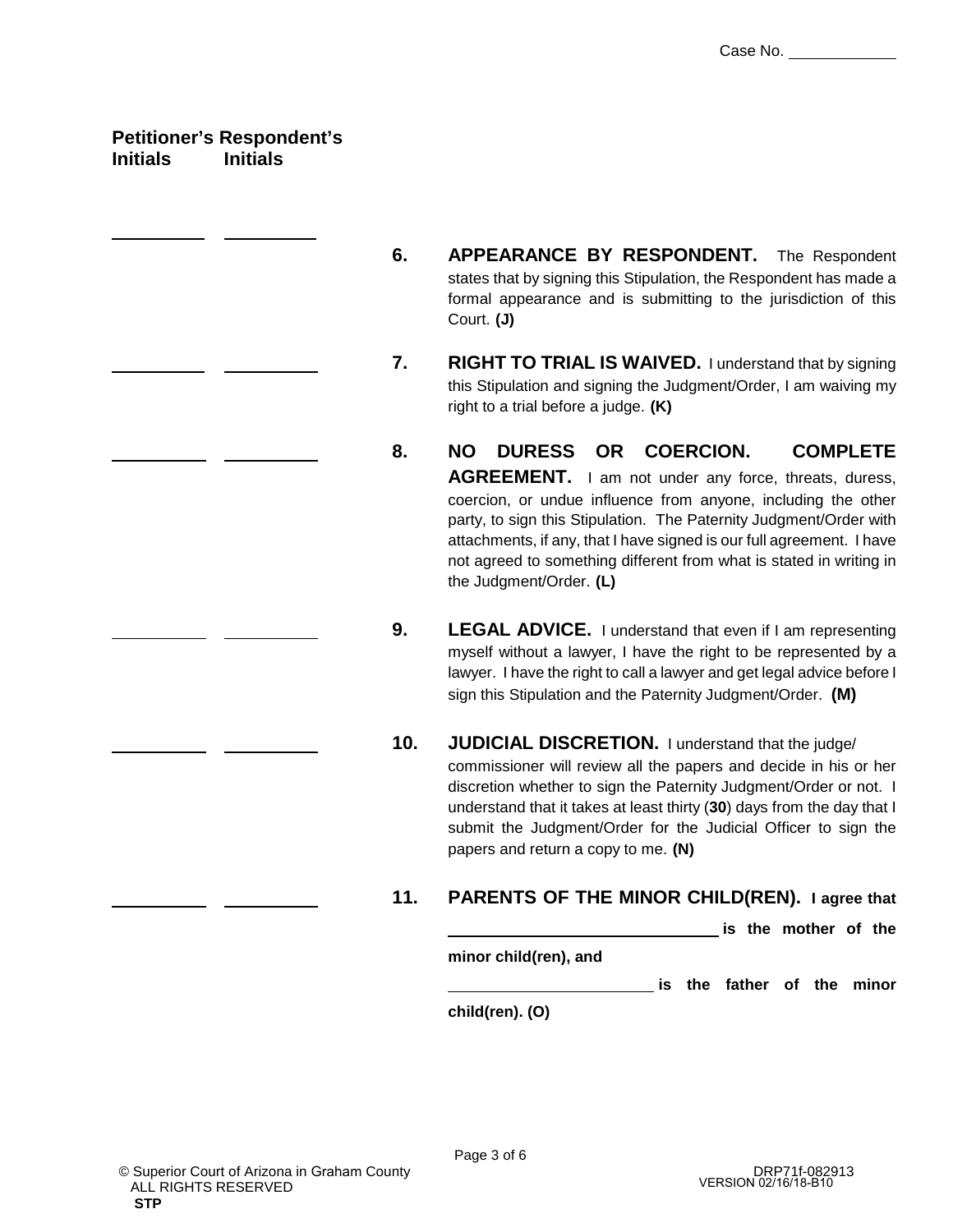- **12. LEGAL DECISION MAKING (CUSTODY), PARENTING TIME AND CHILD SUPPORT.** The arrangement for Legal Decision Making (custody), parenting time and child support are in the best interests of the minor child(ren). **(P)**
	- **Child Support has been calculated without any deviation from the guidelines**. **OR**
	- **Child Support has been calculated and the parties agree and request a deviation from the guidelines for the following reasons:** (Explain why the judge should allow you to deviate from the child support guidelines. Use additional paper if necessary.)

**13. DOMESTIC VIOLENCE. If** you are asking for joint legal decision making (joint custody) of the child(ren), you must check box "A" or box "B" and tell the judicial officer whether there has been domestic violence. **(Q)**

A. Domestic violence **has not** occurred, OR

B. Domestic violence **has** occurred, but the domestic violence has not been significant. Explain why joint custody is in the best interest of the minor child(ren) even though domestic violence has occurred: (Use additional paper if necessary.)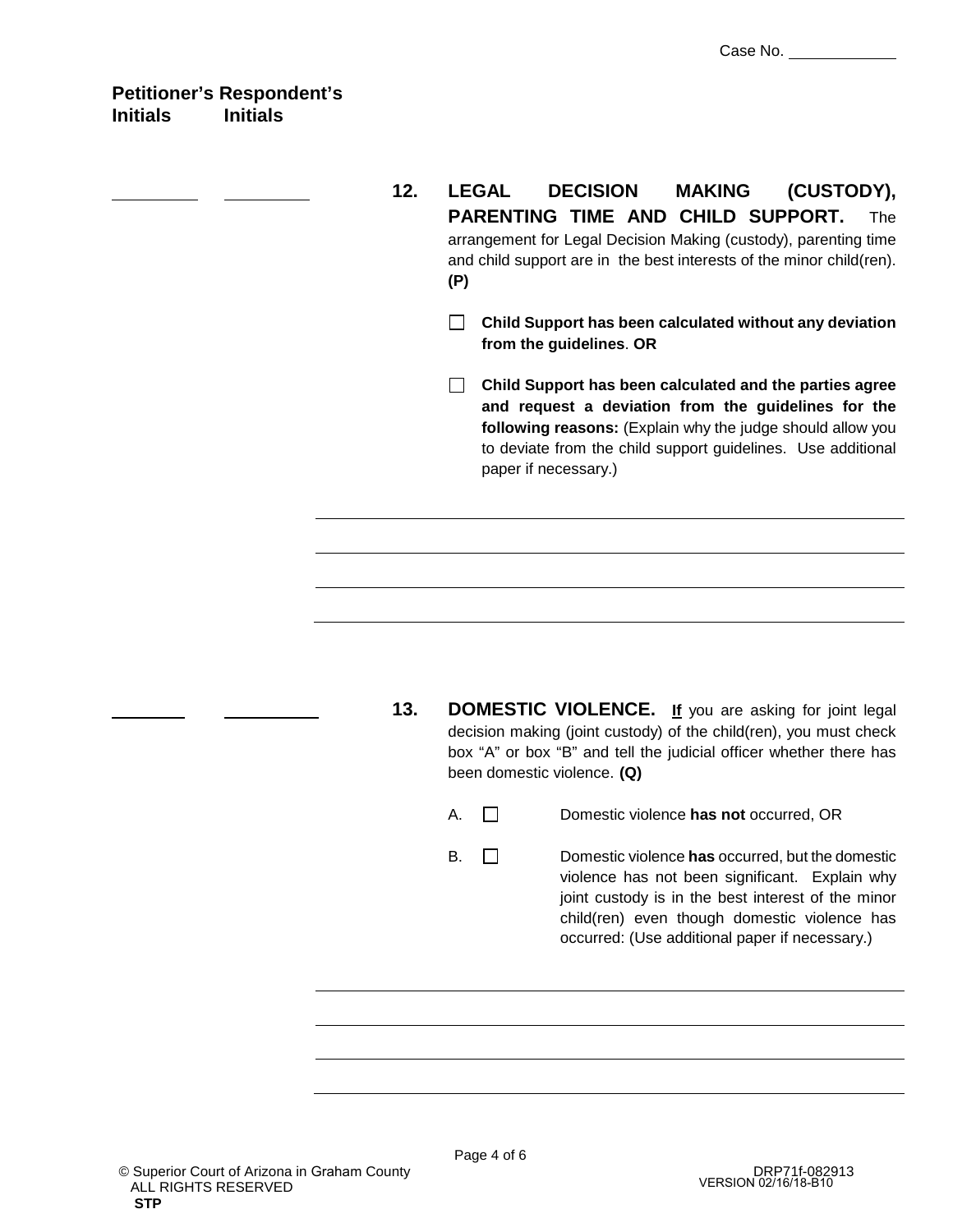#### **Petitioner's Respondent's Initials Initials**

**14. PARENT INFORMATION PROGRAM.** I have completed the **Parent Information Program** class and have filed the Certificate of Completion with the Clerk of the Court. **Copies of the Petitioner's and the Respondent's Certificates of Completion are enclosed**. **(R)** State law requires that **both** the Petitioner and Respondent must

attend the class and file the original **Certificate of Completion** with the Clerk of the Court before the judge will sign the Decree/ Judgment/Order. The court understands that there are, in rare instances, times when the Respondent cannot attend the class. If the Respondent will not or has not completed the class, tell the judge why in the space below.

Keep in mind that the judge can still require both parties to attend the class before the judge will sign the Decree/Judgment/Order. You should also know that any party who refuses to attend the class, may be denied the right to seek modification and/or enforcement of the Decree/Judgment/Order until completion of the class.

**15. DOCUMENTS INVOLVING THE MINOR CHILDREN.**

You must give the Judicial Officer the following items. **(S)** Check the box next to each item to tell the Judicial Officer that you are giving the Judicial Officer the following documents:

 $\Box$  Child support has already been ordered by this court. There is no need to change the child support order at this time. A copy of the child support order is attached. (Attach one copy of the signed order.)

(If you check the box(es) below, you need to provide an **original and 2 copies** of the following:\*

- **Child Support Worksheet** signed and notarized by both parties.
- $\Box$ **Child Support Order**. (\*Not necessary **if** the Paternity Judgment/Order provides for the final amount, and the date child support payments begin.)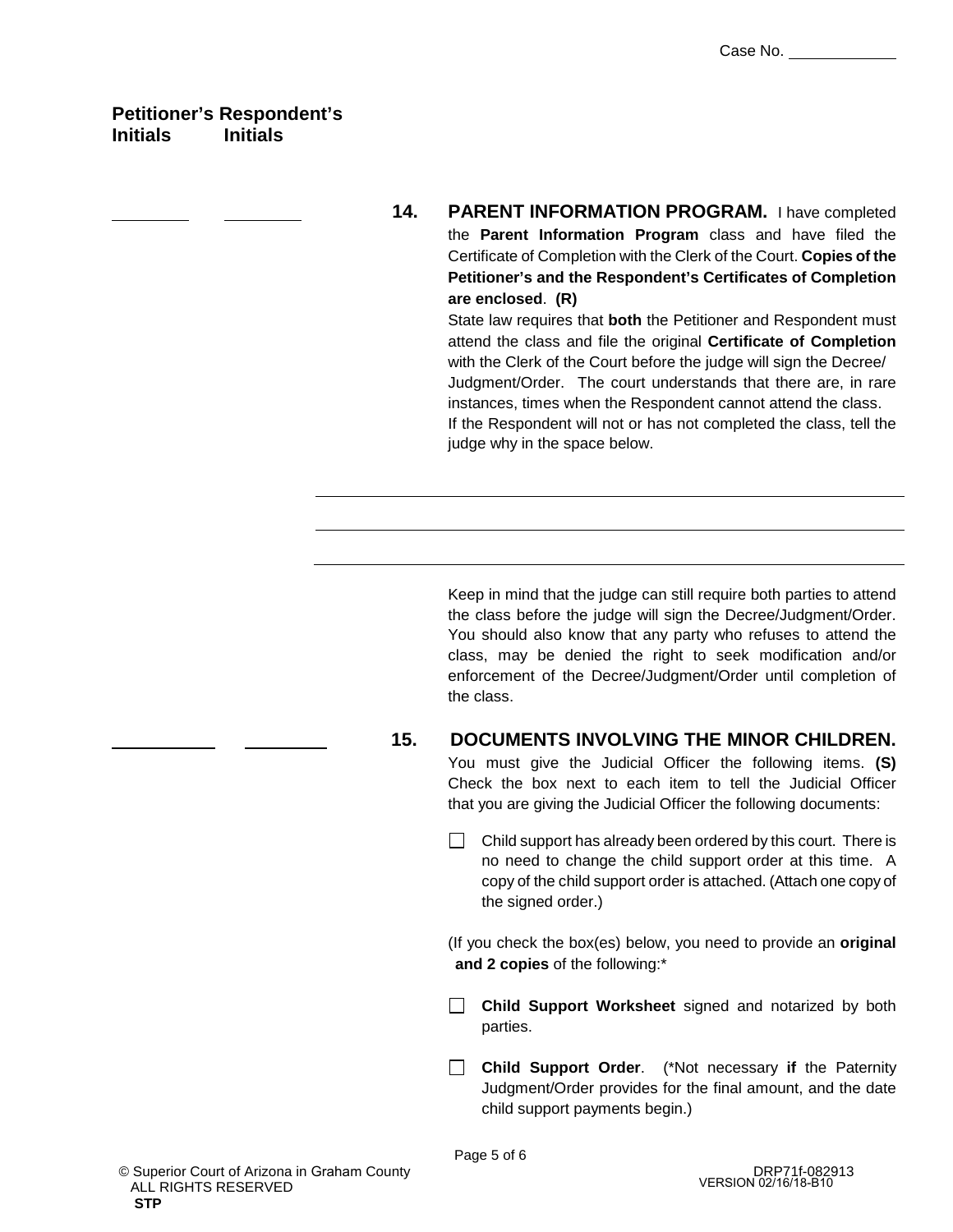Case No.

**Judgment Data Sheet**.

 $\Box$  If you have asked the court for joint or shared custody of the minor children, you must give the Judicial Officer an Original and 2 copies of a **Parenting Plan signed by both parties** that includes a statement that you and the other party agree to joint custody of the minor children.

#### **UNDER OATH OR BY AFFIRMATION (SIGNATURES OF BOTH PARTIES) (T)**

**I swear or affirm under penalty of perjury that the contents of this document are true and correct to the best of my knowledge and belief.**

| <b>Petitioner's Signature</b>                               | Date                          |
|-------------------------------------------------------------|-------------------------------|
| Sworn to/Affirmed before me this date:                      |                               |
| Seal/My Commission expires:                                 | Deputy Clerk or Notary Public |
| <b>Respondent's Signature</b>                               | Date                          |
| Sworn to/Affirmed before me this date:                      |                               |
| Seal/My Commission expires:                                 | Deputy Clerk or Notary Public |
| SIGNATURE OF EACH LAWYER (if applicable): (U)               |                               |
| <b>Approved by Petitioner's Lawyer:</b>                     |                               |
| Date:                                                       |                               |
|                                                             |                               |
| Date:                                                       |                               |
| Page 6 of 6<br>© Superior Court of Arizona in Graham County | DRP71f-082913                 |

ALL RIGHTS RESERVED

**STP**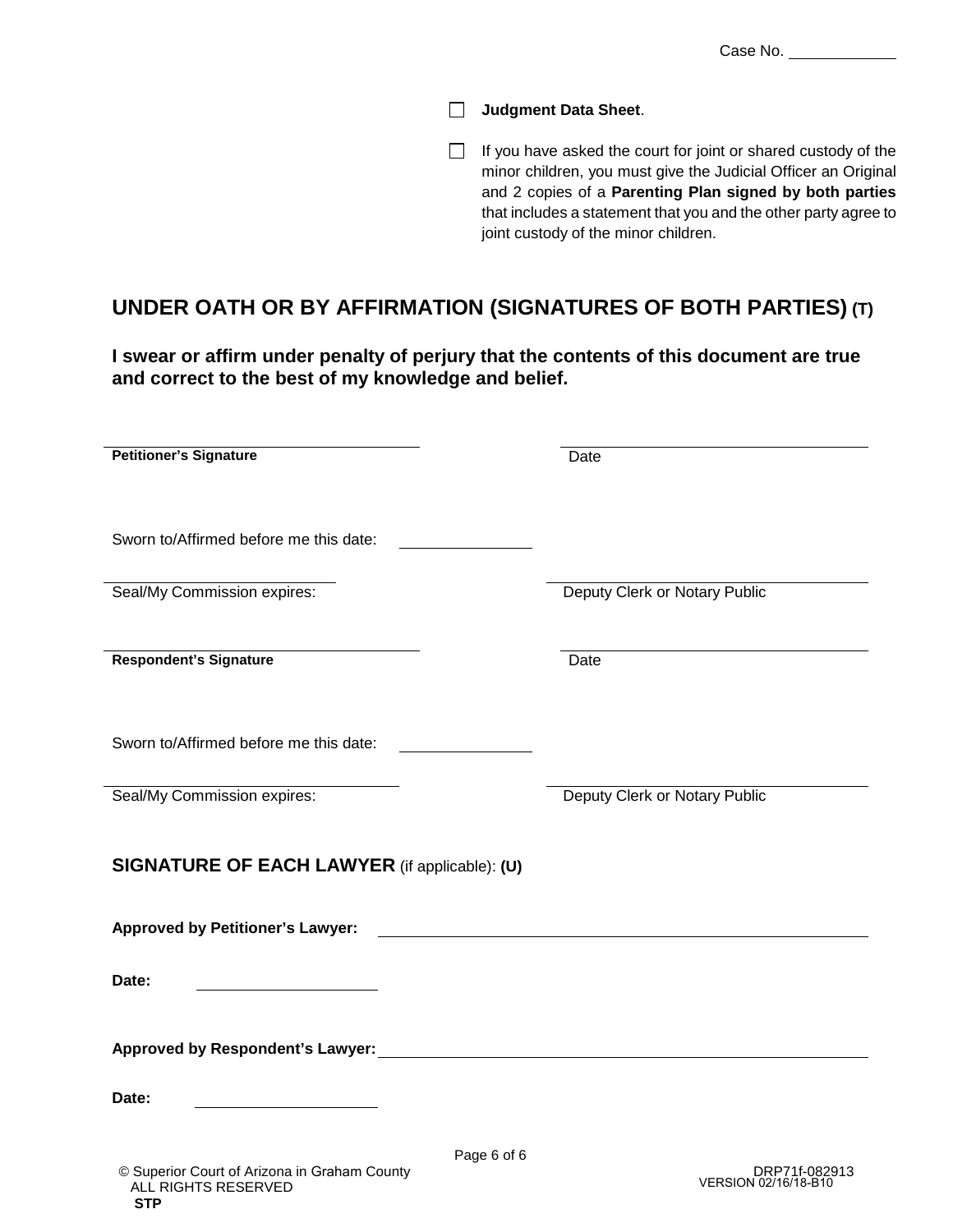#### **SELF-SERVICE CENTER**

#### **PROCEDURES: HOW TO GET A PATERNITY JUDGMENT/ORDER BY CONSENT**

**REQUIREMENTS: To get a Paternity Judgment/Order by Consent (Agreement), both parties must be or do the following things:**

- **PAPERWORK and SIGNATURES.** Both parties (and their lawyers if lawyers represent them) must sign the *Stipulation to File the Consent Paternity Judgment/Order*, and sign at the bottom of the *Paternity Judgment/Order* to show that both parties have read, approved and agreed to the Paternity Judgment/Order. You must also file all other required paperwork. **The Paternity Judgment/Order and the other paperwork you will need are in Self-Service Center Packet No. 4: Paternity: The Court Order.**
- **PARENT INFORMATION PROGRAM.** Both parties must attend the **Parent Information Program** (**PIP** class) and file a **Certificate of Completion** with the Clerk of the Court.
- **FEES:** There are fees for filing petitions, responses, requests, motions, objections, and various forms with the Court. Cash, AMEX/VISA/MasterCard debit or credit cards, money order, or personal check **made payable to the "Clerk of Superior Court"** are acceptable forms of payment.

A list of current fees is available from the Clerk of Clerk of Court's website.

**WARNING: If this is a joint-filing by both parties as in a "stipulation" or "agreement", and it is the first time one of the respondent or his or her attorney has "appeared", that is, filed papers in this case, a substantial "appearance fee" (also known as a "filing", "response" or "answer" fee)** *will be due from that party* **at the time of filing.**

If you cannot afford the filing or response/answer fee, you may request a *deferral* (payment plan) when you file your papers with the Clerk of the Court. **Deferral Applications** are available at no charge from the Self-Service Center.

#### **PROCEDURE:**

- **READ AND COMPLETE** all paperwork as instructed.
- **MAIL OR TAKE THE STIPULATION, PATERNITY JUDGMENT/ORDER AND OTHER PAPERWORK TO FAMILY COURT ADMINISTRATION**: Mail or take your papers to Family Court Administration at the court where you filed your Petition for Paternity. Court Administration business hours are Monday through Friday, **8:00 a.m. to 5:00 p.m.** at:

Graham County Clerk of the Court 800 W Main Street Safford, Az 85546

Page 1 of 2

VERSION 02/16/18-B10